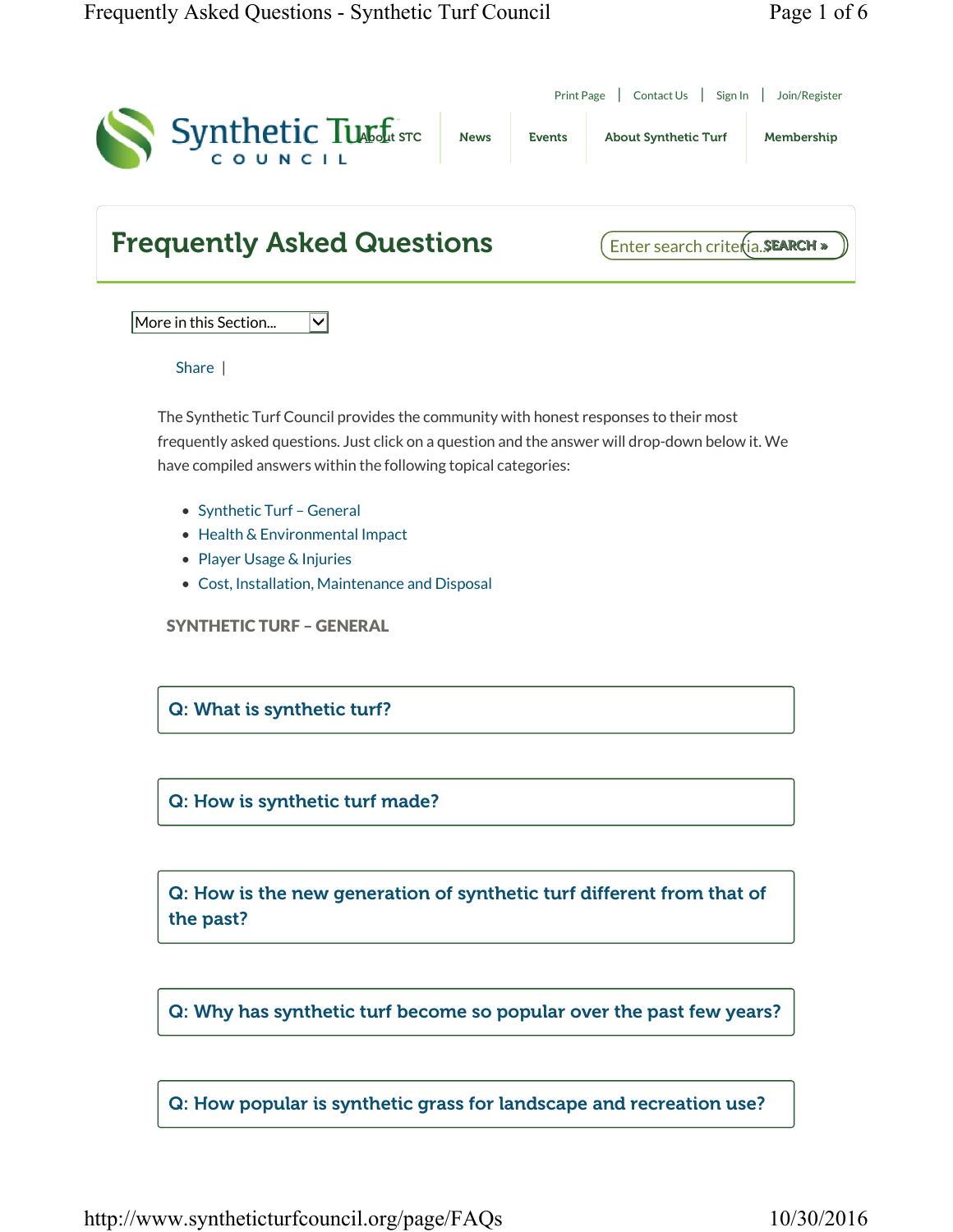Q: How is synthetic turf being used in the landscape and recreation market?

Q: What are the different types of infill materials?

HEALTH & ENVIRONMENTAL IMPACT

Q: How does synthetic turf impact the environment?

Q: Is synthetic turf safe?

Q: Should I be concerned about lead in my field?

Q: Is crumb rubber safe?

Q: What impact does heat have on my synthetic turf field?

Q: Are athletes playing on a synthetic turf more susceptible to MRSA/staph infections?

MRSA and other staph infections strike due to poor hygiene, regardless of type of playing surface. That's because it is spread by people in close contact with each other, like athletic team members, healthcare providers and patients, children in day care centers, military

http://www.syntheticturfcouncil.org/page/FAQs 10/30/2016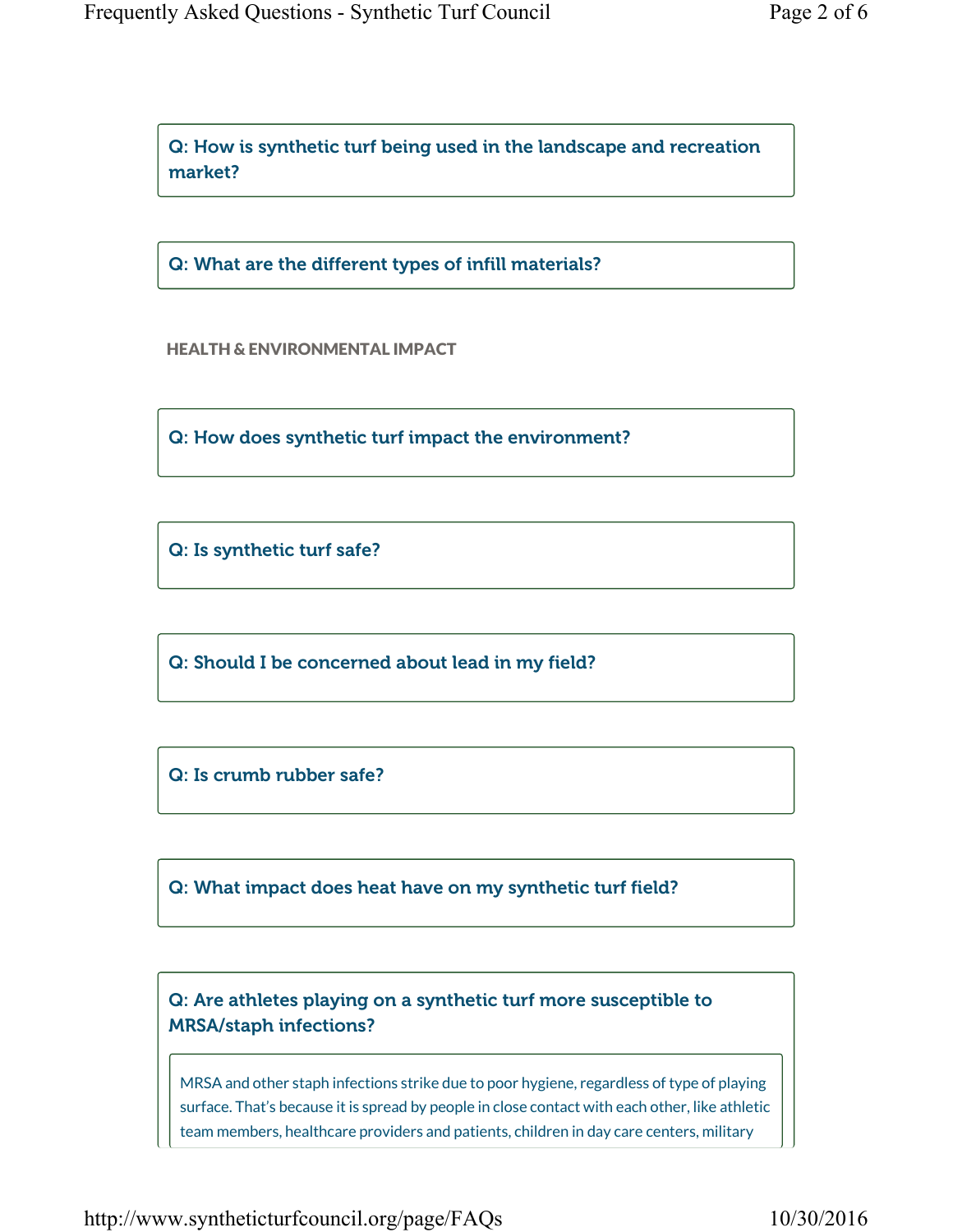recruits, firefighters, and many other groups. Recent studies are in agreement. A California EPA report dated July 2009 stated "it is unlikely that the new generation of artificial turf is itself a source of MRSA."

A Penn State University study released in January 2009 found there was no difference in survival rates of staph on natural grass and synthetic turf surfaces. In addition, it stated that synthetic turf is not a hospitable environment for microbial activity such as staph. The issue goes beyond abrasions, since athletes can get cuts on any playing field – from the most well-manicured or dirt-compacted natural grass to state-of-the-art synthetic turf fields that are regularly irrigated and cleaned.

Q: How can I learn more about scientific studies on the health and environmental safety of synthetic turf?

PLAYER USAGE & INJURIES

Q: What impact does synthetic turf have on playing time?

Q: How does synthetic turf compare to natural grass on player injury rates?

COST, INSTALLATION, MAINTENANCE & DISPOSAL

Q: What are the advantages of contracting with an STC member company?

Q: How long can a synthetic turf field be used?

http://www.syntheticturfcouncil.org/page/FAQs 10/30/2016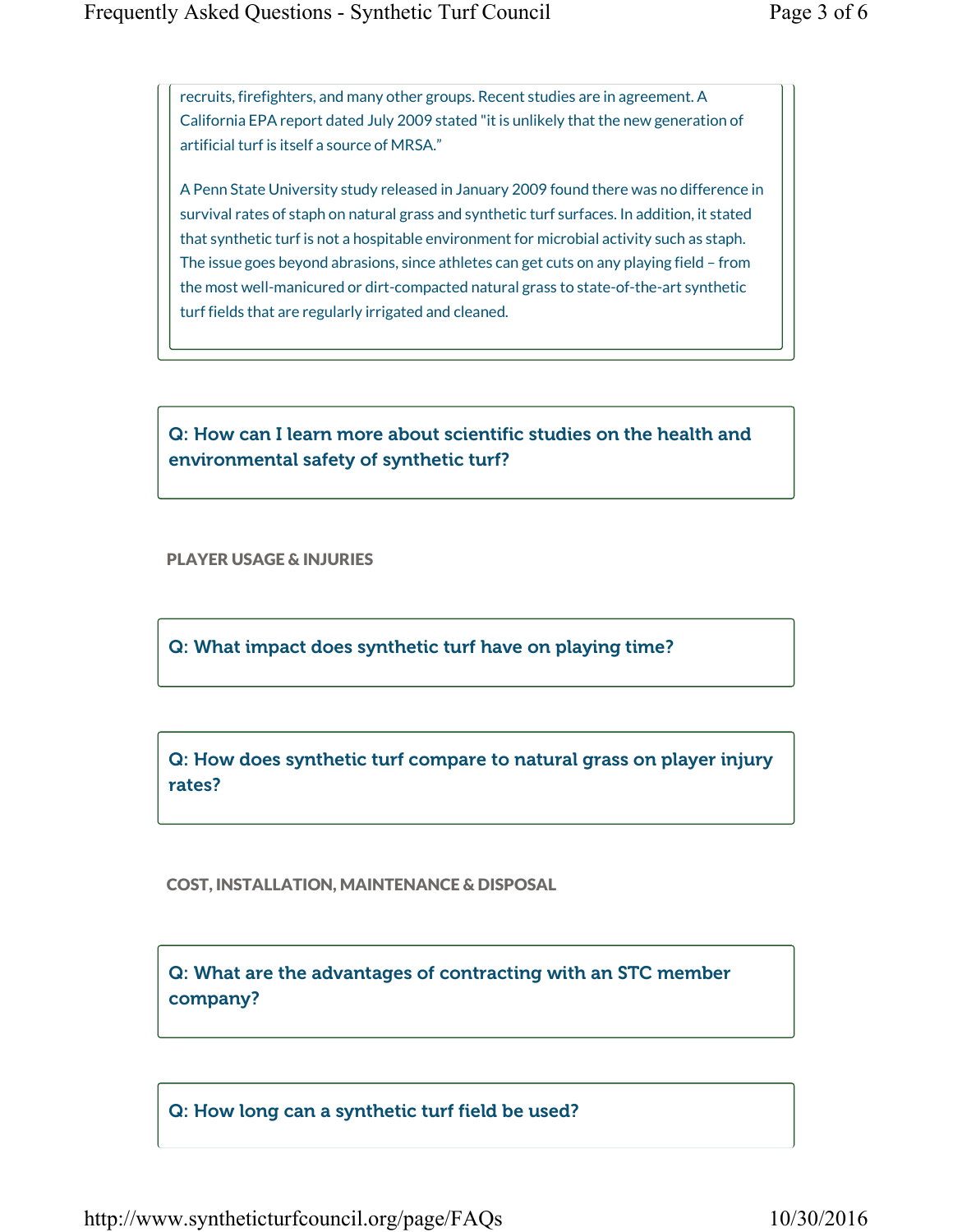Q: How does the cost of a synthetic turf field compare to a natural turf field?

Q: Are all synthetic turf products the same?

Q: Can synthetic turf hold up under heavy use?

Q: Does synthetic turf fade?

Q: Who should I consult for the installation of a synthetic turf sports field?

Q: Is maintenance of synthetic turf required?

Q: How will I know when my multi-purpose synthetic turf sports field is approaching the end of its useful life?

Q: What options are there for disposing of synthetic turf once it has reached the end of its useful life other than putting it in a landfill?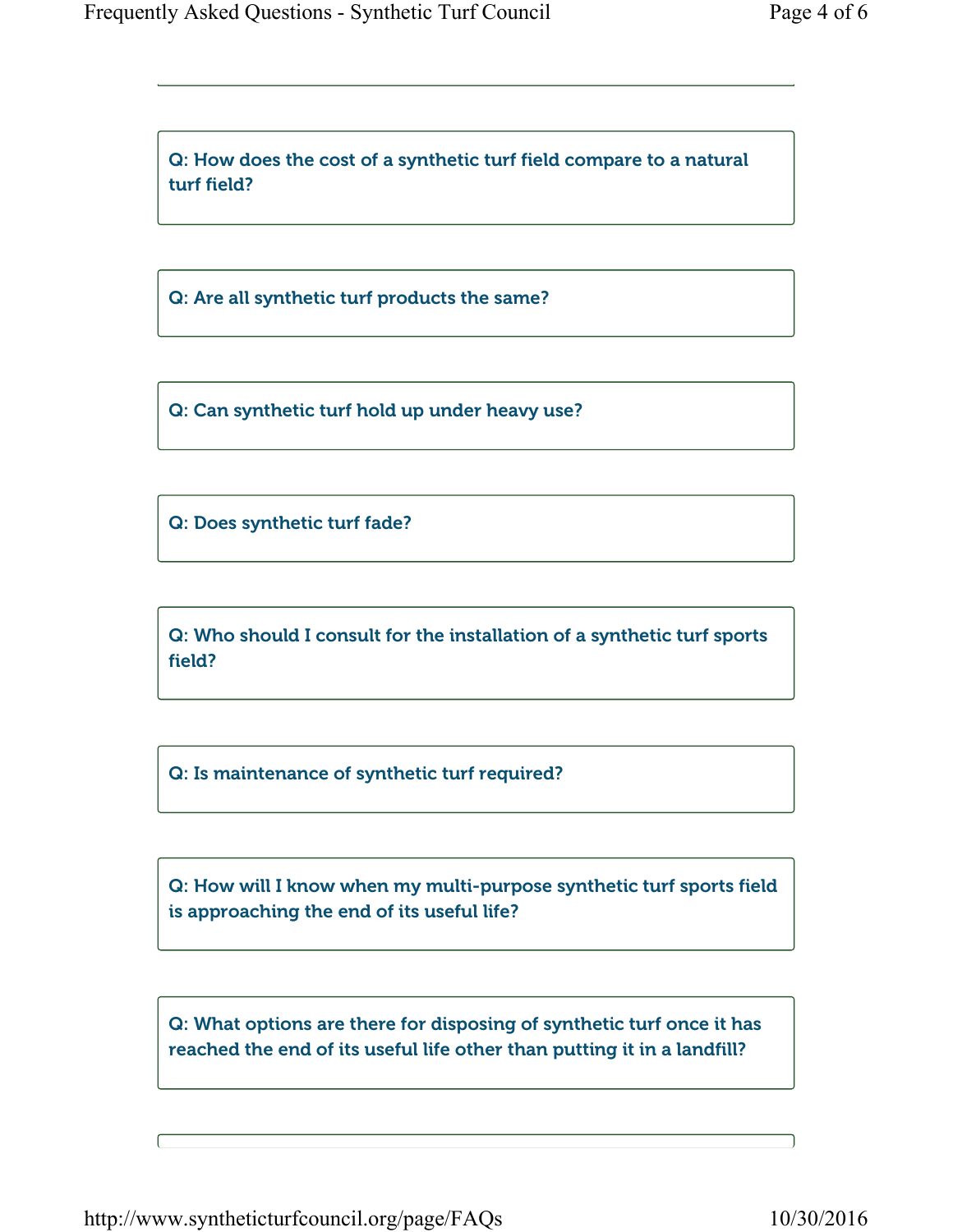

Certified Members Affiliate Members Allied Organizations E-Membership Documents Certification Program Sponsorship Program Member Testimonials Join STC

E-Membership Documents Member Directory Recorded Webinars Meeting Presentations Refer a Prospective Member STC Idea Box

White Papers & Presentations Glossary of Terms Industry Links Videos on Testing Methods Concussion Management Funding Strategies Recycled Rubber Research